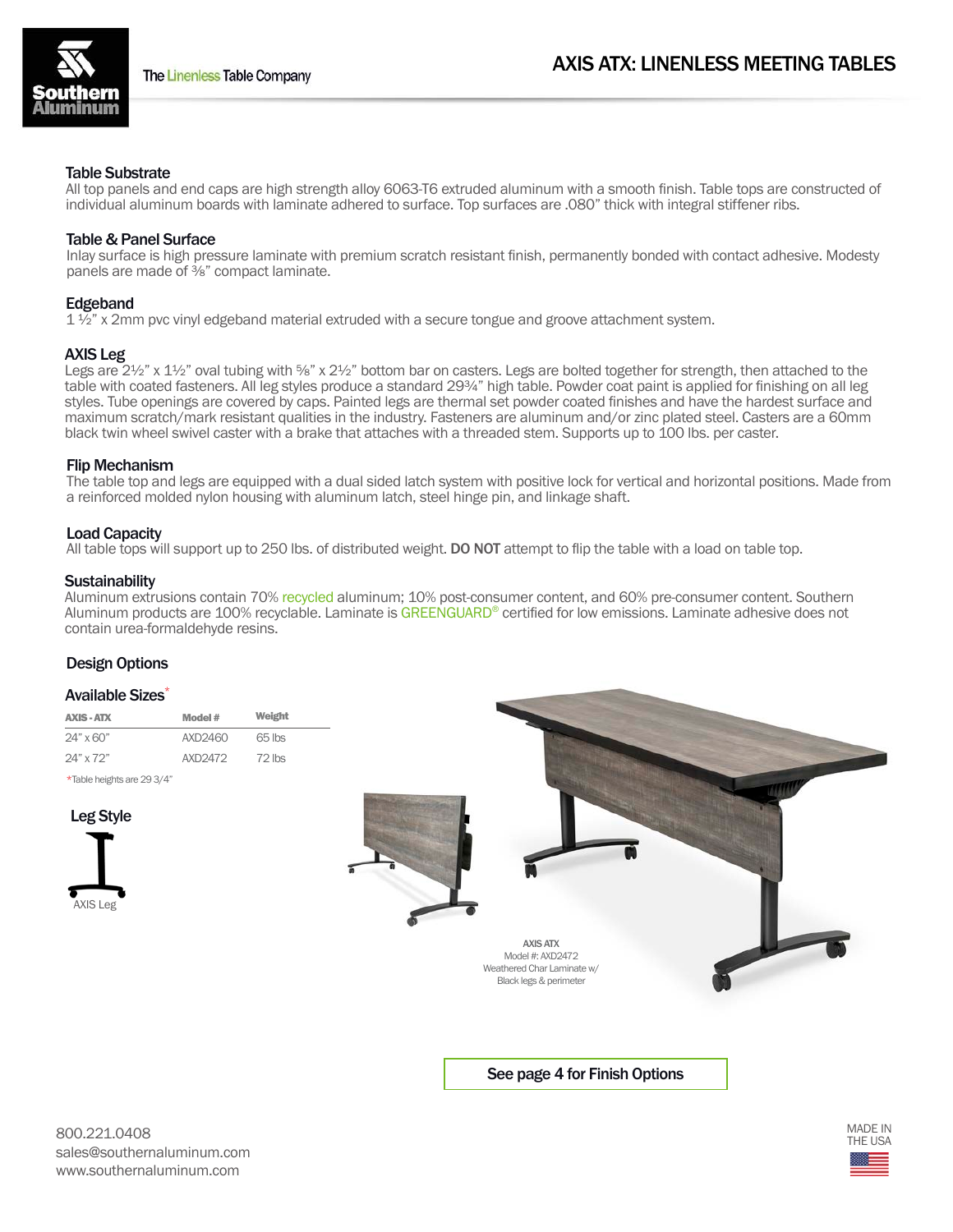

#### Table Substrate

All top panels and end caps are high strength alloy 6063-T6 extruded aluminum with a smooth finish. Table tops are constructed of individual aluminum boards with laminate adhered to surface. Top surfaces are .080" thick with integral stiffener ribs.

# Table & Panel Surface

Inlay surface is high pressure laminate with premium scratch resistant finish, permanently bonded with contact adhesive. Modesty panels are made of <sup>3</sup>/<sub>8</sub>" compact laminate.

# Edgeband

 $1\frac{1}{2}$  x 2mm pvc vinyl edgeband material extruded with a secure tongue and groove attachment system.

#### AXIS Leg

Legs are 2½" x 1½" oval tubing with 5%" x 2½" bottom bar on casters. Legs are bolted together for strength, then attached to the table with coated fasteners. All leg styles produce a standard 29¾" high table. Powder-coat paint is applied for finishing on all leg styles. Tube openings are covered by caps. Painted legs are thermal set powdercoated finishes and have the hardest surface and maximum scratch/mark resistant qualities in the industry. Fasteners are aluminum and/or zinc plated steel. Casters are a 60mm black twin wheel swivel caster with a brake that attaches with a threaded stem. Supports up to 100 lbs. per caster.

# Load Capacity

All table tops will support up to 250 lbs. of distributed weight.

# **Sustainability**

Aluminum extrusions contain 70% recycled aluminum; 10% post-consumer content, and 60% pre-consumer content. Southern Aluminum products are 100% recyclable. Laminate is GREENGUARD® certified for low emissions. Laminate adhesive does not contain urea-formaldehyde resins.

# Design Options

#### Available Sizes\*

| <b>AXIS - FTX</b>          | Model #  | Weight |  |
|----------------------------|----------|--------|--|
| $24" \times 60"$           | AXDF2460 | 57 lbs |  |
| $24"$ x $72"$              | AXDF2472 | 59 lbs |  |
| *Table heights are 29 3/4" |          |        |  |

# Leg Style





See page 4 for Finish Options

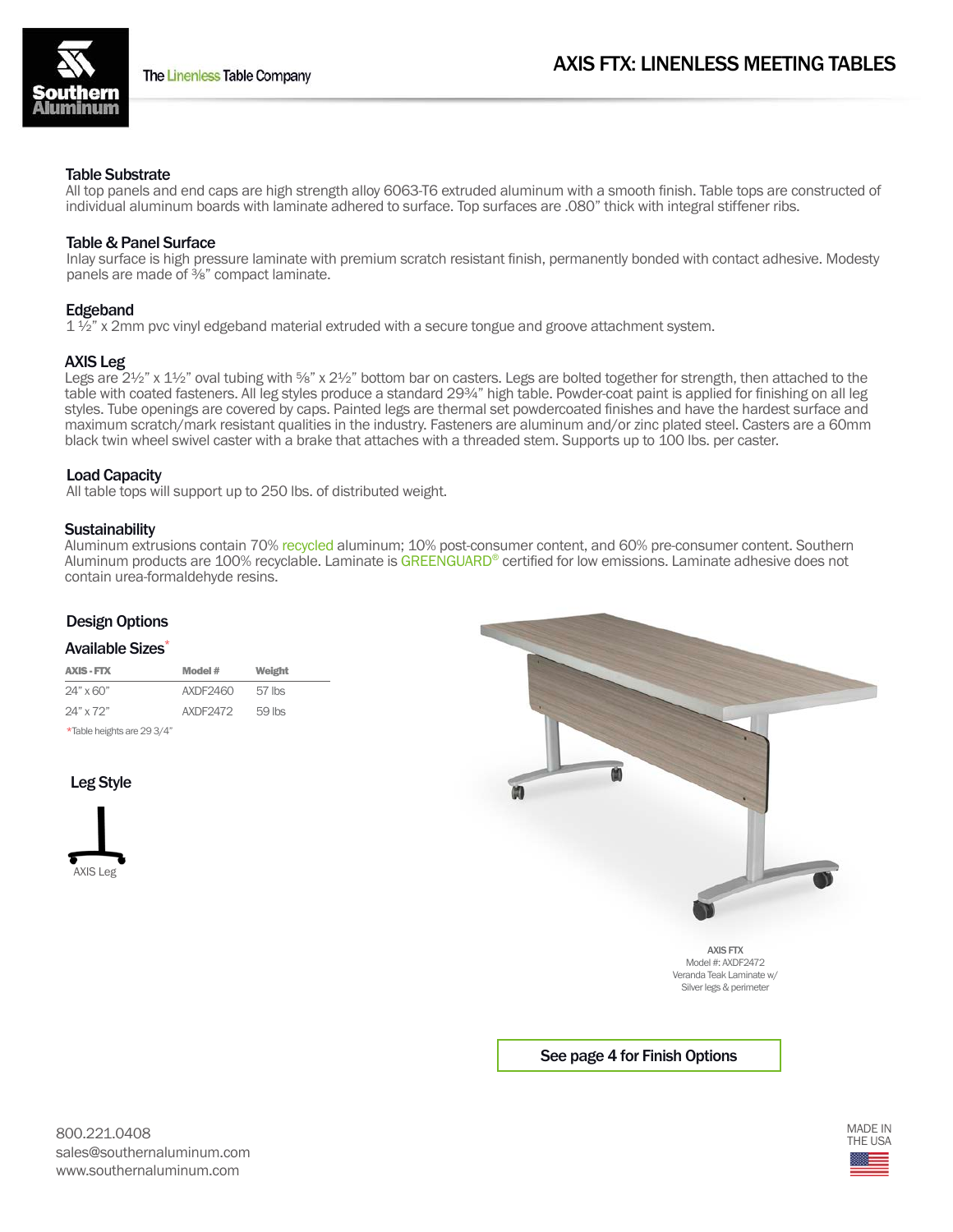# Table Substrate

All top panels and end caps are high strength alloy 6063-T6 extruded aluminum with a smooth finish. Table tops are constructed of individual aluminum boards with laminate adhered to surface. Top surfaces are .080" thick with integral stiffener ribs.

# Table & Panel Surface

Inlay surface is high pressure laminate with premium scratch resistant finish, permanently bonded with contact adhesive. Modesty panels are made of <sup>3</sup>/<sub>8</sub>" compact laminate.

# Edgeband

 $1\frac{1}{2}$  x 2mm pvc vinyl edgeband material extruded with a secure tongue and groove attachment system.

# AXIS Leg

Legs are 2½" x 1½" oval tubing with 5%" x 2½" bottom bar on casters. Legs are bolted together for strength, then attached to the table with coated fasteners. All leg styles produce a standard 29¾" high table. Powder-coat paint is applied for finishing on all leg styles. Tube openings are covered by caps. Painted legs are thermal set powdercoated finishes and have the hardest surface and maximum scratch/mark resistant qualities in the industry. Fasteners are aluminum and/or zinc plated steel. Casters are a 60mm black twin wheel swivel caster with a brake that attaches with a threaded stem. Supports up to 100 lbs. per caster.

# Load Capacity

All table tops will support up to 250 lbs. of distributed weight. DO NOT attempt to flip the table with a load on tabletop.

# **Sustainability**

Aluminum extrusions contain 70% recycled aluminum; 10% post-consumer content, and 60% pre-consumer content. Southern Aluminum products are 100% recyclable. Laminate is GREENGUARD® certified for low emissions. Laminate adhesive does not contain urea-formaldehyde resins.

# Design Options

#### Available Sizes<sup>\*</sup>

| <b>AXIS - MTX</b> | Model #  |          |
|-------------------|----------|----------|
| $24" \times 60"$  | AXDM2460 | $49$ lbs |
| 24" x 72"         | AXDM2472 | $51$ lbs |

\*Table heights are 29 3/4"

# Leg Style





# See page 4 for Finish Options